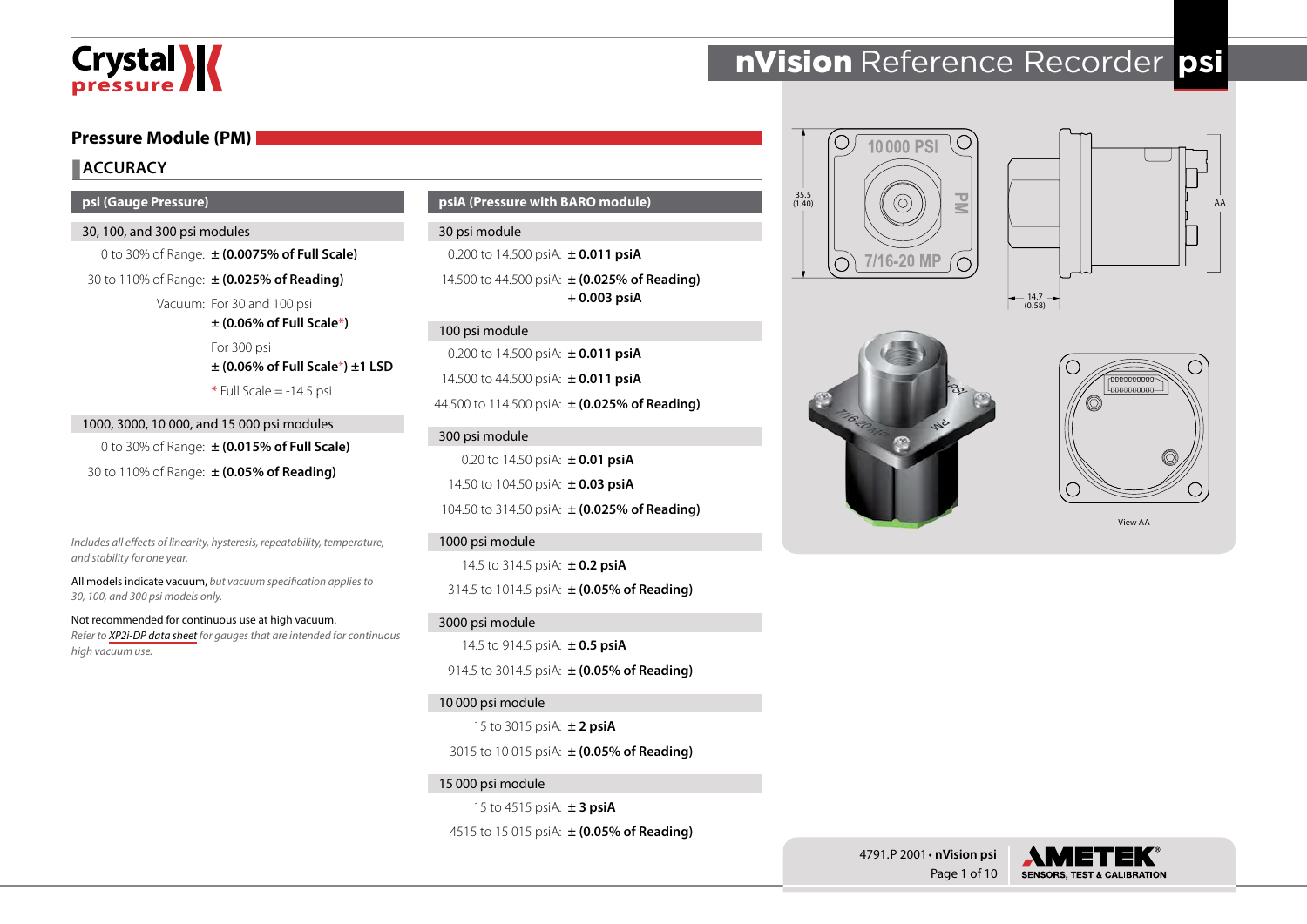

# **DIFFERENTIAL PRESSURE MEASUREMENT UNCERTAINTIES WITH TARE**

The Tare function can improve measurement uncertainties on two modules with the same full scale pressure range installed into one nVision Reference Recorder. Requires the use of an equalizing valve.

The following specifications apply to the measurement system with a logging interval of 1 second/reading:

| <b>Full Scale Range of Both Sensors</b> | The Greater of $(+/-)$ |      |                     |                    |    |                 |  |  |
|-----------------------------------------|------------------------|------|---------------------|--------------------|----|-----------------|--|--|
| psi                                     | psi                    | mbar | in H <sub>2</sub> O | mmH <sub>2</sub> O |    | % of DP Reading |  |  |
| 30                                      | 0.0005                 | 0.04 | 0.014               | 0.4                | or | 0.025%          |  |  |
| 100                                     | 0.0015                 | 0.10 | 0.04                | 1.0                | or | 0.025%          |  |  |
| 300                                     | 0.005                  | 0.4  | 0.14                | 4.0                | or | 0.025%          |  |  |
| 1000                                    | 0.02                   | 1.0  | 0.4                 | 10.0               | or | 0.05%           |  |  |
| 3000                                    | 0.05                   | 4.0  | 1.4                 | n/a                | or | 0.05%           |  |  |
| 10000                                   | 0.2                    | 10.0 | 4.0                 | n/a                | or | 0.05%           |  |  |
| 15000                                   | 0.3                    | 15.0 | 6.0                 | n/a                | or | 0.05%           |  |  |

Unit must be enabled in CrystalControl

# **DIFFERENTIAL PRESSURE MEASUREMENT UNCERTAINTIES WITHOUT TARE**

The total nVision Reference Calibrator measurement uncertainty in the ΔP mode configuration will need to consider the uncertainties of both pressure modules. We recommend the module uncertainties to be combined with the preferred square root of the sum of the squares (or "root sum squares") method.

The following table lists the possible combinations of using Pressure Modules (PM) with different accuracy statements. The uncertainties reported below are without the use of the Tare feature, which will greatly improve your measurement uncertainty.

|                                                      |        | <b>Upper Pressure Module Uncertainties</b><br>(of Static Line Pressure) (of Reading) |        |  |  |  |
|------------------------------------------------------|--------|--------------------------------------------------------------------------------------|--------|--|--|--|
|                                                      |        | 0.025%                                                                               | 0.05%  |  |  |  |
| <b>Lower Pressure</b><br><b>Module Uncertainties</b> | 0.025% | 0.035%                                                                               | 0.056% |  |  |  |
| (of Static Line Pressure)<br>(of Reading)            | 0.05%  | 0.056%                                                                               | 0.071% |  |  |  |

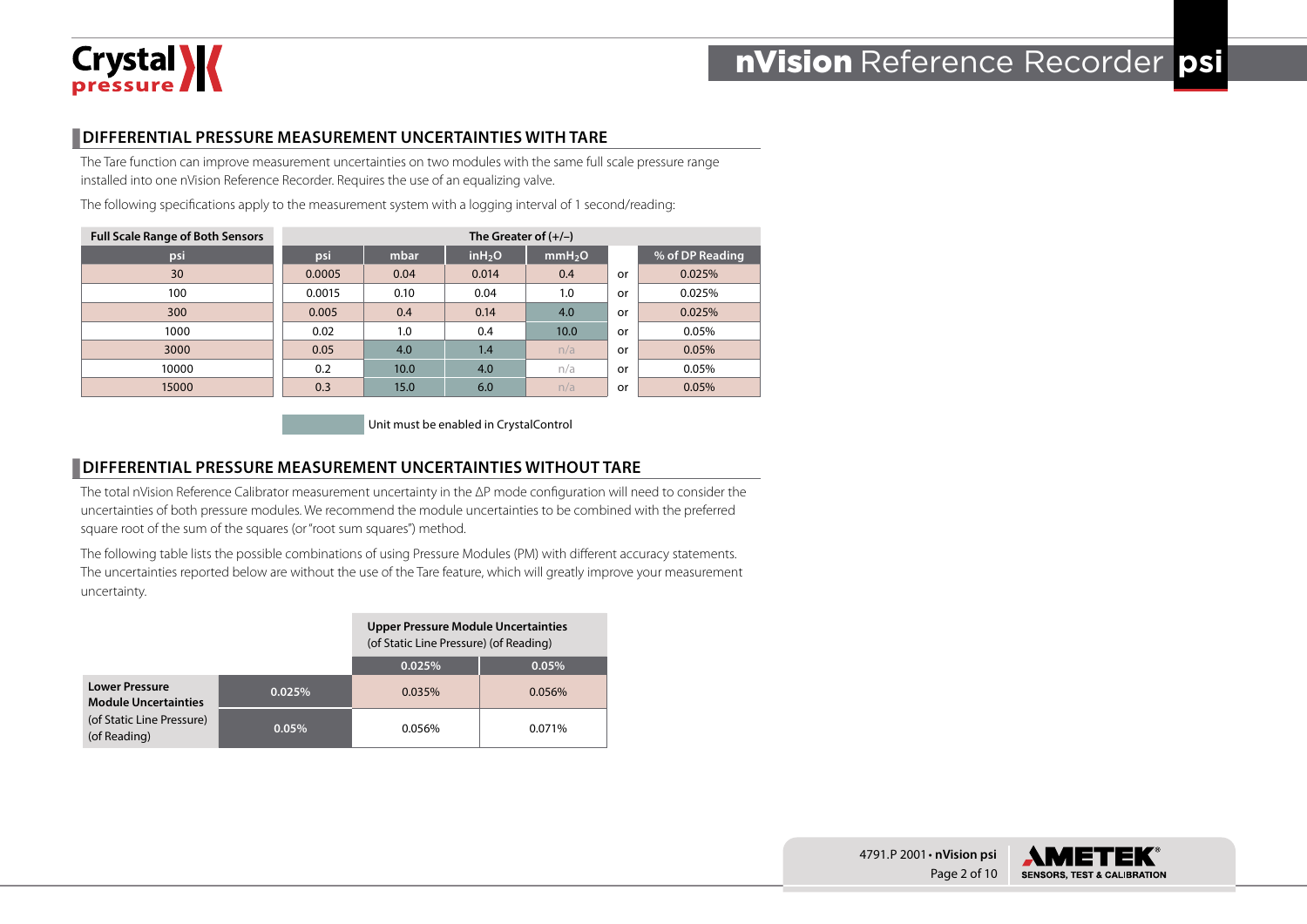

### **SENSOR**

|                                           | Wetted Materials: (WRENCH TIGHT) 316 stainless steel | All welded, with a permanently filled diaphragm seal.         |
|-------------------------------------------|------------------------------------------------------|---------------------------------------------------------------|
|                                           | (FINGER TIGHT) 316 stainless steel                   | Metal to metal cone seal; O-ring can be removed if necessary. |
|                                           | and Viton <sup>®</sup> (internal o-ring)             | 1/4" medium pressure tube system compatible with HIP LM4 and  |
| Diaphragm Seal Fluid: <b>Silicone Oil</b> |                                                      | LF4 Series, Autoclave Engr SF250CX Male and Female Series.    |
|                                           | Connection: Crystal CPF <sup>+</sup> Female          | CPF Adapters to NPT, BSP, and M20 available.                  |
|                                           |                                                      | * U.S. Patent No. 8,794,677                                   |

# **BAROMETRIC REFERENCE (BARO)**

Accuracy: **± 0.00725 psi, ± 0.5 mbar** Range: **10.153 to 15.954 psiA, 700.0 to 1100.0mbarA** Units and Resolution: **psi**. . **0.001 inHg**. . **0.001 mmHg**. . **0.01 mbar**. . **0.1**

Pressure Connection: **Cylindrical sensor fitting of 5.8mm OD. A flexible 4.8 mm [3/16"] ID tube is recommended to connect for for calibration.**

Mounting: **Secured using a 3/8" 4-40 plastic screw.**

*Includes all effects of linearity, hysteresis, repeatability, temperature, and stability for one year.* 

*Exposure to environmental extremes of temperature, shock, and/ or vibration may warrant a more frequent recertification period.*

*Other units available depending on the installed modules.*

Plastic non-conductive screw must be used to comply with hazardous location requirements.







4791.P 2001 • **nVision psi**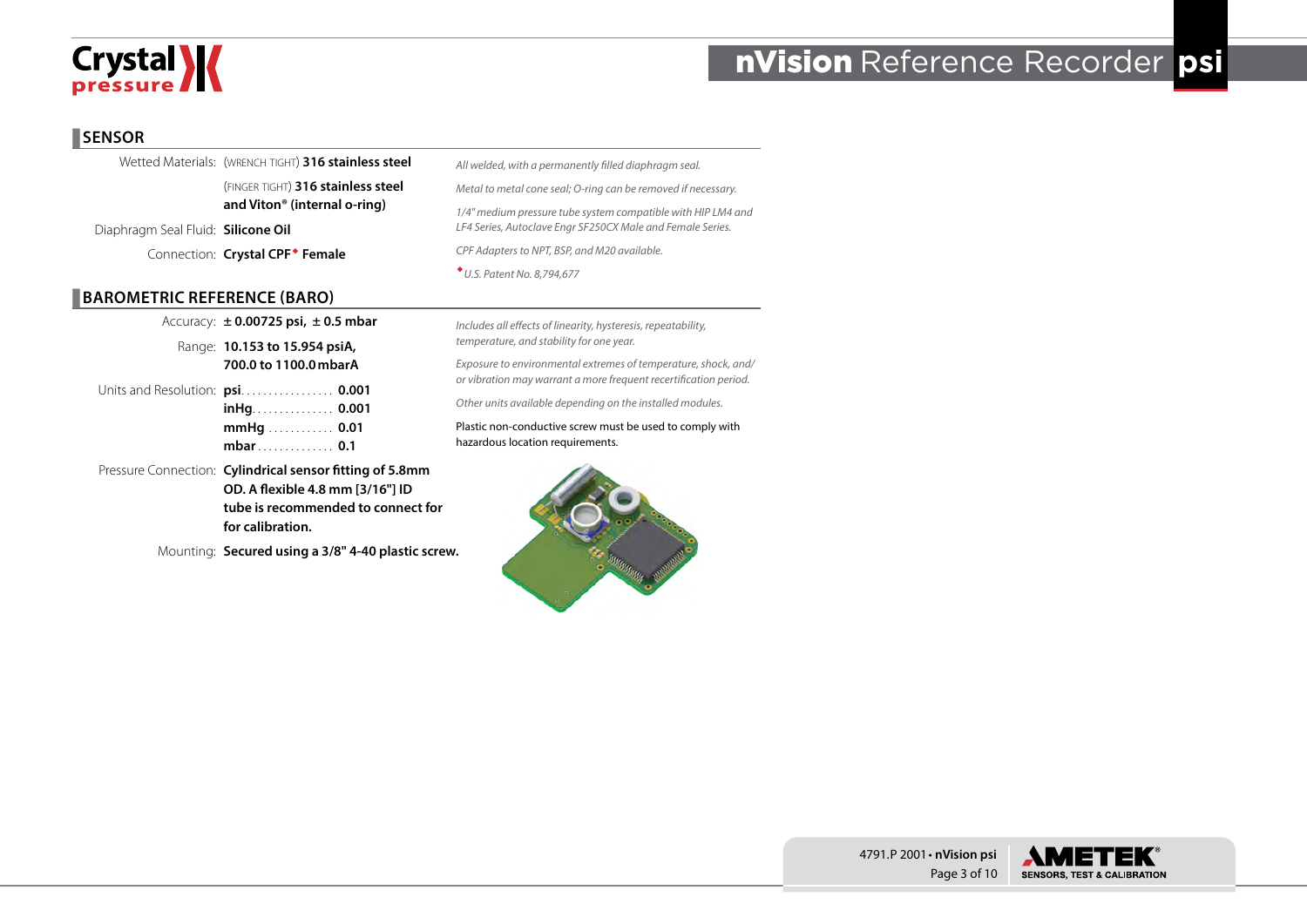

# **Current, Voltage, & Switch Test Module (MA20)**

Intended for use with a 4-20mA loop measurement. This module is also capable of measuring supply voltages and has an auxiliary fixed output for use in switch open/closure testing. Each MA20 module includes a super flexible silicone test lead kit (P/N 3952).

# **CURRENT & VOLTAGE MEASUREMENT**

#### **Current (mA) Input**

Accuracy: **± (0.015% of rdg + 0.002 mA)**

Range: **0 to 55 mA (MA20)**

Max Allowable Current: **93.3 mA**

Resolution: **0.001 mA or 0.01%**

Units: **mA, % 4-20, % 10-50**

Input Resistance: **< 17.2 Ω**

Voltage Burden @ 20mA: **< 0.35 V**

Voltage Burden @ 50mA: **< 0.86 V**

HART Resistance: **250 Ω**

Connection: **2mm jacks**

## **Voltage (VDC) Input**

Accuracy: **± (0.015 % of rdg + 0.002 VDC)**

Range: **0 to 28 VDC**

Max Allowable Voltage: **30 VDC**

Resolution: **0.001 VDC**

Units: **VDC**

#### **Switch Test**

Switch Type: **Dry Contact** Closed State Resistance: **< 10 Ω** Open State Resistance: **> 10 MΩ**

*Includes all effects of linearity, hysteresis, repeatability, temperature, and stability for one year.*

*Switch state change indicated by bright green LED flash. Switch test screen reports switch open, close, and* 

*Includes all effects of linearity, hysteresis, repeatability,* 

For hazardous location product warnings, refer to the

*mA can be displayed as a percentage, where 0 to 100% corresponds to either 4 to 20 mA or 10 to 50 mA.*

*Jacks are compatible with safety sheathed banana plugs.*

*temperature, and stability for one year.*

*Inputs protected by a resettable fuse.*

operation manual.

*deadband values.*

◯ CRYSTAL **MA20 HART mA V**  $35.5$ <br>(1.40)







View AA

**ATEX**

**ATEX and IECEx Scheme Entity Parameters**

| The MA20 Module has these specific input entity parameters: |  |  |  |
|-------------------------------------------------------------|--|--|--|
|                                                             |  |  |  |

| Ui = 28 V       | $U_0 = 6.6 V$          |
|-----------------|------------------------|
| li = 93.3 mA    | $I_0 = 4.45$ mA        |
| $Pi = 653.3$ mW | $Po = 7.34$ mW         |
| $Ci = 0.36$ uF  | $Co = 0.5 \text{ uF*}$ |
| Li = 39.1 uH    | Lo = 12 uH**           |

**\*** Dependent on the supply to the terminals but shall not be greater than 0.5 uF **\*\*** Total cable inductance between all modules



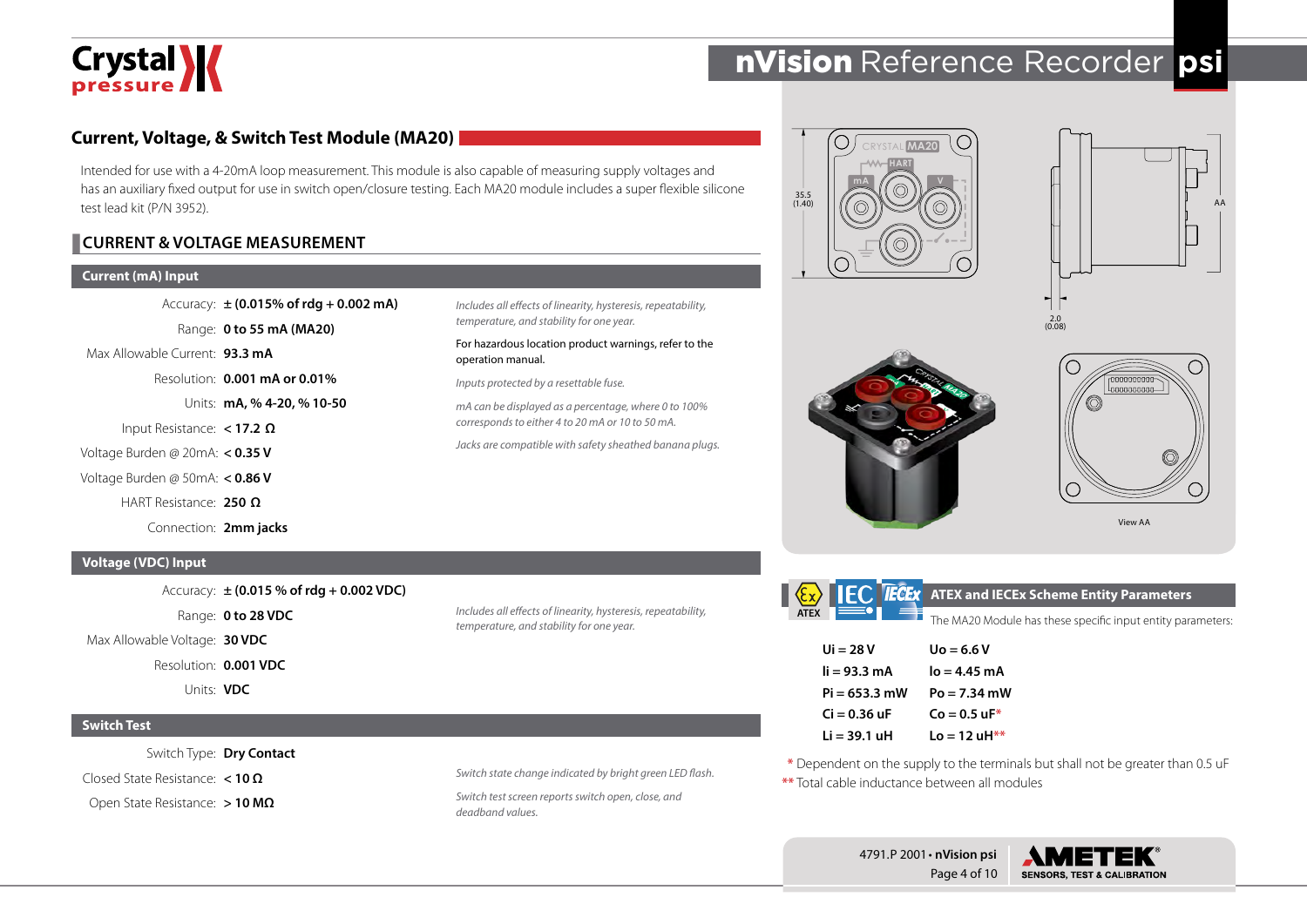

# **Temperature Module (RTD100)**

Calibrated for Pt100 RTD/PRT (100 Ohms at 0°C Platinum Resistance Temperature Detector) sensors conforming to DIN/ IEC 60751 (or IEC751) with US, Euro, or Lab calibration curves. An RTD is not included, but each RTD100 includes P/N 3953 RTD Connection Kit.

> *Includes all effects of linearity, hysteresis, repeatability, temperature, and stability for*

*one year.*

### **TEMPERATURE MEASUREMENT**

#### **Resistance Input**

Accuracy: **± (0.015% of rdg + 0.02 Ω)**

```
Range: 0 – 400 Ohms range for use with 100 Ohm PRTs
```
Resolution: **0.01 on all scales**

Units: **°C, K, °F, R, Ω**

TCRs: **0.003850 Ω/Ω/°C (IEC 60751), 0.003911 Ω/Ω/°C (US Industrial Std), 0.003926 Ω/Ω/°C**

Wiring: **2-, 3-, 4-wire support**

Connection: **M8 connector cable or terminal block**

The proper selection of the RTD sensing element is very important as the error associated with this device is the majority of the overall system measurement uncertainty. IEC 751 is the standard that defines the temperature versus resistance for 100Ω, 0.00385 Ω/Ω/°C platinum RTDs. IEC 751 defines two classes of RTDs: Class A and B. Class A RTDs operate over the -200 to 630°C range versus -200 to 800°C for the Class B elements. For example, the Class A uncertainty is about half that of the Class B elements as illustrated in the following table.

|                   |                               | Class A  |                               |          | Class B                                 |          |                               |          |                                           |          |
|-------------------|-------------------------------|----------|-------------------------------|----------|-----------------------------------------|----------|-------------------------------|----------|-------------------------------------------|----------|
| Temperature<br>°C | nVision<br><b>Uncertainty</b> |          | Class A<br><b>Uncertainty</b> |          | nVision + Class A<br><b>Uncertainty</b> |          | Class B<br><b>Uncertainty</b> |          | $nVision + Class B$<br><b>Uncertainty</b> |          |
|                   | $\pm \Omega$                  | $\pm$ °C | $\pm \Omega$                  | $\pm$ °C | $\pm \Omega$                            | $\pm$ °C | $\pm \Omega$                  | $\pm$ °C | $\pm \Omega$                              | $\pm$ °C |
| $-200$            | 0.02                          | 0.05     | 0.24                          | 0.55     | 0.24                                    | 0.55     | 0.56                          | 1.30     | 0.56                                      | 1.30     |
| $\Omega$          | 0.04                          | 0.09     | 0.06                          | 0.15     | 0.07                                    | 0.17     | 0.12                          | 0.30     | 0.12                                      | 0.31     |
| 200               | 0.05                          | 0.13     | 0.2                           | 0.55     | 0.21                                    | 0.56     | 0.48                          | 1.30     | 0.48                                      | 1.31     |
| 400               | 0.06                          | 0.17     | 0.33                          | 0.95     | 0.33                                    | 0.96     | 0.79                          | 2.30     | 0.79                                      | 2.31     |
| 600               | 0.07                          | 0.21     | 0.43                          | 1.35     | 0.44                                    | 1.37     | 1.06                          | 3.30     | 1.06                                      | 3.31     |
| 800               | 0.08                          | 0.25     | 0.52                          | 1.75     | 0.53                                    | 1.77     | 1.28                          | 4.30     | 1.28                                      | 4.31     |





M8 connector cable or terminal block. Works with 2-, 3-, 4-wire RTDs.





View AA

**SENSORS, TEST & CALIBRATION** 

|                                             | <b>IEC IECEX</b> ATEX and IECEx Scheme Entity Parameters      |
|---------------------------------------------|---------------------------------------------------------------|
| - 1<br><b>ATEX</b>                          | The RTD100 Module has these specific input entity parameters: |
| $Ui = 0V$                                   | $U_0 = 9.73 V$                                                |
| $i = 0A$                                    | $I_0 = 1.6642 A$                                              |
| $Pi = 0 W$                                  | $Po = 1.1 W$                                                  |
|                                             | $Co = 0.5$ uF                                                 |
|                                             | $Lo = 12 uH*$                                                 |
| *Total cable inductance between all modules |                                                               |
|                                             |                                                               |

4791.P 2001 • **nVision psi**

Page 5 of 10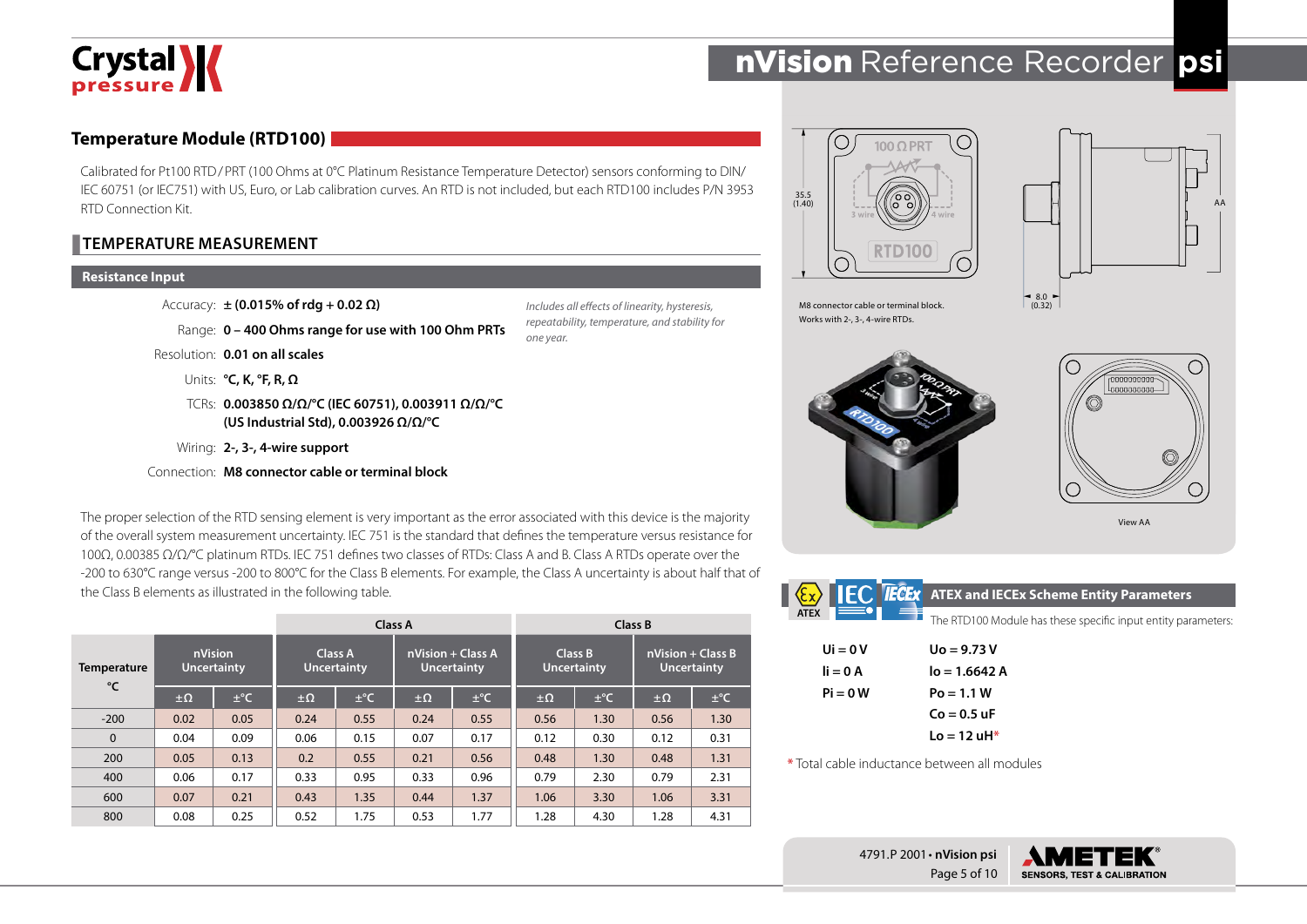

# **nVision Chassis (NV)**

## **COPERATING TEMPERATURE**

Temperature Range: **-20 to 50° C (-4 to 122° F)**

*< 95% RH, non-condensing. No change in accuracy over operating temperature range. Gauge must be zeroed to achieve rated specification.*

*Applies to all modules.*

### **DISPLAY**

Screen: **255 x 160 pixel graphical display**

*LCD readable in sunlight with bright backlight.*

Display Rate: **4 readings/second (standard) up to 10 readings/second (recording)**

# **POWER**

*The nVision is Intrinsically Safe only if powered by one of the following battery types.*

| ATEX/IECEx: | <b>Approved Battery Type</b> | $Ta =$                   | <b>Marking</b>  |  |  |
|-------------|------------------------------|--------------------------|-----------------|--|--|
|             | Rayovac Max Plus 815         | $-20$ to 50 $\degree$ C  |                 |  |  |
|             | Duracell MN1500              | $-20$ to 45 $^{\circ}$ C | Ex ia IIB T4 Ga |  |  |
|             | Energizer E91, EN91          |                          | Ex ia IIB T3 Ga |  |  |
|             | Duracell MN1500              | -20 to 50 $^{\circ}$ C   |                 |  |  |

| CSA: | <b>Approved Battery Type</b> | $Ta =$                   | <b>Marking</b>                    |  |  |
|------|------------------------------|--------------------------|-----------------------------------|--|--|
|      | Rayovac Max Plus 815         | $-20$ to 50 $\degree$ C  | Class I, Division 1, Grp C, D T4  |  |  |
|      | Duracell MN1500              | -20 to $45^{\circ}$ C    |                                   |  |  |
|      | Energizer E91                |                          | Class I, Division 1, Grp C, D T3B |  |  |
|      | Energizer EN91               | $-20$ to 50 $^{\circ}$ C | Class I, Division 1, Grp C, D T3A |  |  |
|      | Duracell MN1500              |                          | Class I, Division 1, Grp C, D T3C |  |  |

4 x AA: **200 hours, typical**

Ultra Low Power: **Up to 60 days, typical\***

**\****2 installed modules, 1 reading per 5 minute recording interval, and 23°C ambient temperature.*

*Uses 4 alkaline AA (LR6) batteries. Use of backlight reduces operating time.*

For hazardous location product warnings, refer to the operation manual.



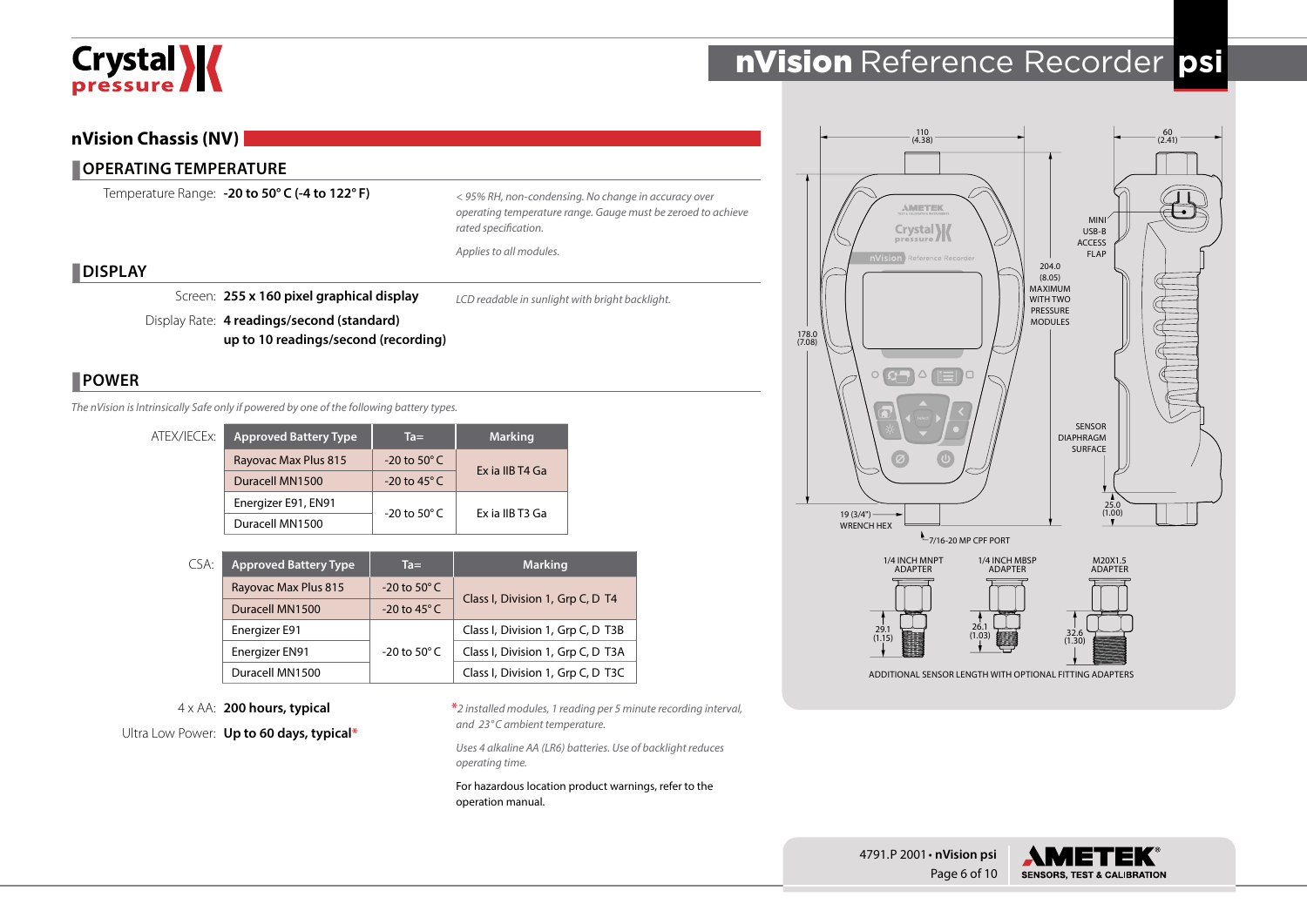# Crystal **X**

# nVision Reference Recorder **psi**

# **DATA/COMMUNICATION**

Digital Interface: **mini-USB**

*The mini USB will power the nVision with or without the battery pack installed.*

For hazardous location product warnings, refer to the operation manual.

# **DATALOGGING**

Capacity: **Approx. 1,000,000 data points\*** Storage Type: **Non-volatile flash memory** Fastest Interval: **10 per second** Slowest Interval: **1 per hour**

# **ENCLOSURE**

Weight: **680 g (24.0 oz)**

Rating: **IP66 and IP67**

Housing: **Impact resistant injection molded**

Keypad and Labels: **UV Resistant Polyester**

Mounting: **M4 x 0.7 [8 mm (0.31")] deep threaded insert mounting locations**

#### **\****Single Module Recording*

*Limit of 64 individual recordings.*

*The included CrystalControl software is compatible with Vista (SP 2), Windows 7 (SP 1), Windows 8.1 and Windows 10.*

*Produces csv, xls, pdf, or signed pdf files, and uses Excel template files (samples included) to automatically format and graph data.*

*Weight includes one pressure module, one RTD module, 4AA battery module, and protective boot.*

*Submersible to 1 m for 30 minutes [IEC 60529].*

*LCD protected from impact damage by 1.5 mm (0.06") thick polycarbonate lens.*

*Skydrol® compatible.*

For hazardous location product warnings, refer to the operation manual.



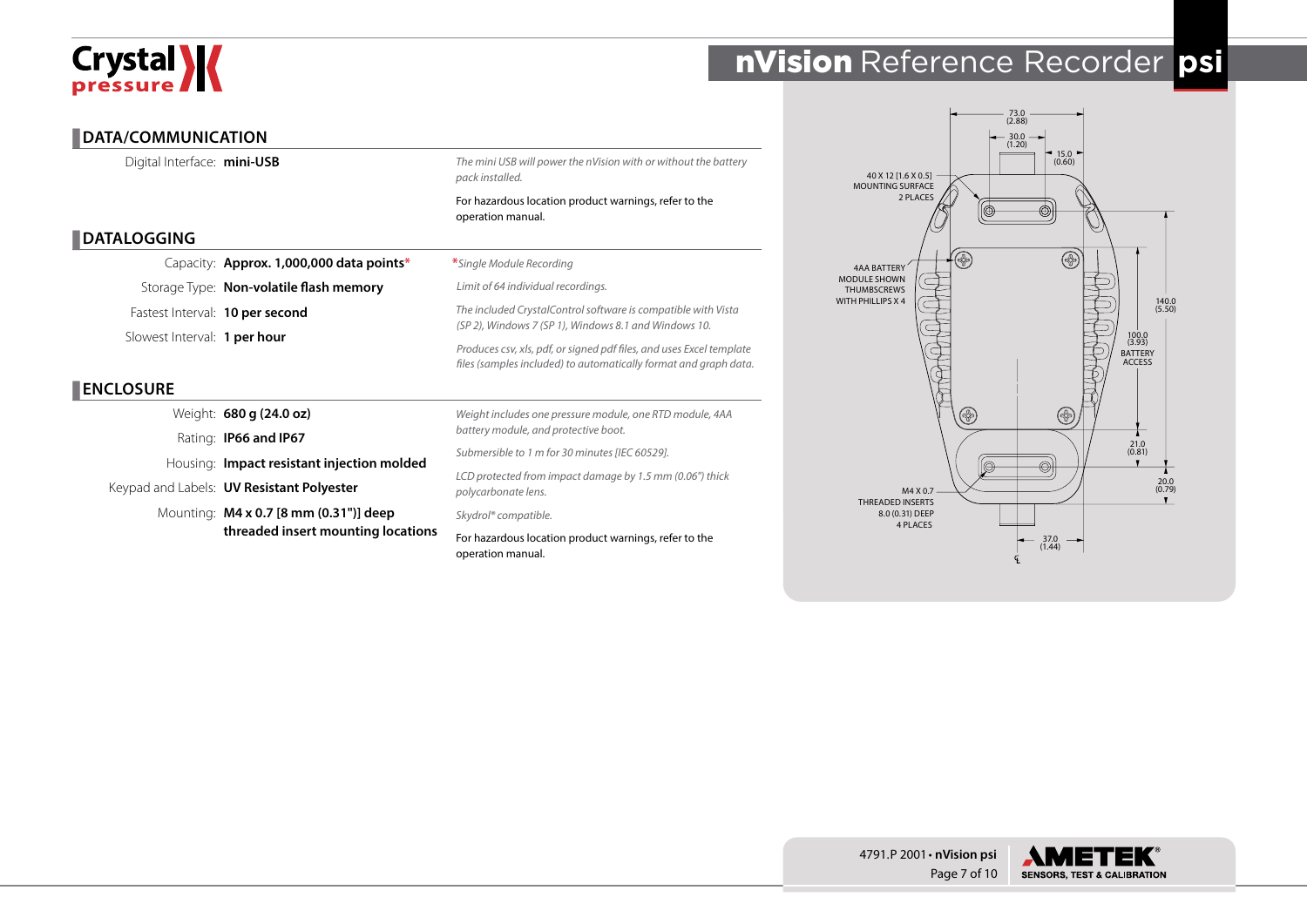

# **STORAGE TEMPERATURE**

Temperature Range: **-40 to 75° C (-40 to 167° F)**

*Batteries should be removed if stored for more than one month.*

# **SPECIAL FEATURES**

**The following requires the use of our free [CrystalControl](http://www.ametekcalibration.com/products/software/configuration-software/crystalcontrol) software**

Averaging Screen: **Averages all points in a recording run.**

Data Point Counter: **Screen for counting the data points logged.**

Display Screens: **Turn on and rearrange display screens.**

Estimated Recording Time: **A CrystalControl calculation based on active screens and logging interval.**

Live PC Graph: **During a recording, graph directly to your PC.**

Password Protect: **Changes to configuration or userspan calibration factor(s).**

Pressure Switch Test: **Using a PM and MA20, get deadband and state-change pressure.**

Remove: **Unwanted pressure units.**

Run Tags: **Create and enable run tags that will identify logging runs.**

Screen Numbers: **Number each display screen to make writing procedures around the nVision easier.**

Secure Documents: **Download into secure pdf documents for tamper proof records.**

Start-up Screen: **Define a 32-character prompt which requires user acknowledgement at startup.**

User Defined Unit: **Define and display any pressure units not included, or to use the gauge to display force, level or other pressure related parameters.**

# **STANDARD DELIVERY**

- nVision Recorder
- CD Manual
- ISO 17025 Accredited Calibration Certificate, NIST Traceable
- Soft Carrying Case P/N **<sup>6053</sup>**
- Protective Boot P/N **<sup>3985</sup>**
- Mini-USB Cable P/N **<sup>3951</sup>**

# **COMPLEMENTARY PRODUCTS**

**Crystal Engineering offers a wide range of products that work with the nVision:**

- [Fittings that connect without tools, safely and without leaks](http://www.ametekcalibration.com/products/pump-systems/pressure-fittings/cpf-high-pressure-fittings)
- [Lightweight, super flexible high pressure hoses](http://www.ametekcalibration.com/products/pump-systems/pressure-fittings/cpf-high-pressure-fittings)
- [Fitting kits and adapters](http://www.ametekcalibration.com/products/pump-systems/pressure-fittings/cpf-high-pressure-fittings)
- [Pneumatic hand pumps](http://www.ametekcalibration.com/products/pump-systems/pneumatic-hand-pumps)
- [Hydraulic hand pumps](http://www.ametekcalibration.com/products/pump-systems/hydraulic-hand-pumps)
- [Portable pressure comparators](http://www.ametekcalibration.com/products/pump-systems/pressure-comparators)
- [Software, for the quickest way to calibrate](http://www.ametekcalibration.com/products/software/calibration-software)  [pressure transmitters and gauges](http://www.ametekcalibration.com/products/software/calibration-software)

# nVision Reference Recorder **psi**

# **CERTIFICATIONS**



**II 1G Ex ia IIB T4 Ga or T3 SIRA 09 ATEX 2008X**

|--|--|--|





Exia Intrinsically Safe and Non-incendive for Hazardous Locations: Class I, Division 1, Groups C and D, Temperature Code T4/T3A/TCB/T3C. For hazardous location product warnings, refer to the operation manual.



nVision complies with the Electromagnetic Compatibility and the Pressure Equipment Directives.



nVision complies with the Australian Radiocommunications (Electromagnetic Compatibility) Standard 2008.



nVision is approved for use as a portable test instrument for Marine use and complies with Det Norske Veritas' Rules for Classification of Ships, High Speed & Light Craft and Offshore Standards.

# **ACCESSORIES**

**BARO Calibration Kit** P/N **4547 Magnetic Hanging Strap** P/N **5177 Waterproof Carrying Case** P/N **2888 RTD Terminal Block** P/N **3953** (included with RTD100 module) **Test Lead Kit** P/N **3952** (included with MA20 Module)

4791.P 2001 • **nVision psi** Page 8 of 10

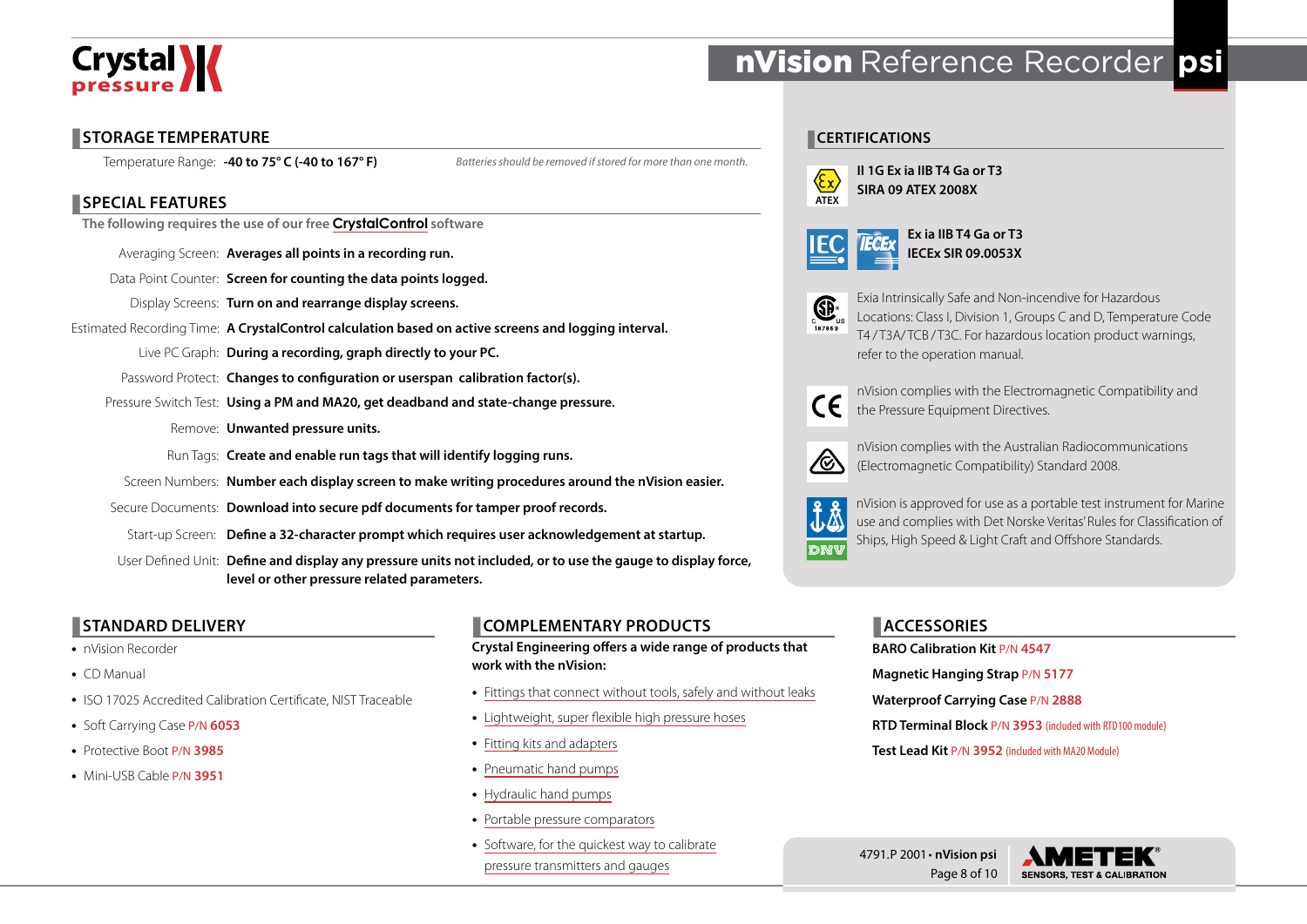

# **RANGE & RESOLUTION TABLE**

|           |                 |                   | Display Resolution |                        |          |          |                        |                    |        |      |      |            |
|-----------|-----------------|-------------------|--------------------|------------------------|----------|----------|------------------------|--------------------|--------|------|------|------------|
| <b>PM</b> | Range,<br>(psi) | Over-<br>pressure | psi                | in<br>H <sub>2</sub> O | in<br>Hg | mm<br>Hg | mm<br>H <sub>2</sub> O | kg/cm <sup>2</sup> | bar    | mbar | kPa  | <b>MPa</b> |
| 30PSI     | 30              | 3.0x              | 0.001              | 0.01                   | 0.001    | 0.01     |                        | 0.0001             | 0.0001 | 0.1  | 0.01 |            |
| 100PSI    | 100             | 2.0 x             | 0.001              | 0.1                    | 0.01     | 0.1      |                        | 0.0001             | 0.0001 | 0.1  | 0.01 | 0.00001    |
| 300PSI    | 300             | 2.0x              | 0.01               | 0.1                    | 0.01     | 0.1      |                        | 0.001              | 0.001  |      | 0.1  | 0.0001     |
| 1KPSI     | 1000            | 2.0 x             | 0.1                |                        | 0.1      |          |                        | 0.001              | 0.001  |      | 0.1  | 0.0001     |
| 3KPSI     | 3000            | 1.5x              | 0.1                |                        | 0.1      |          |                        | 0.01               | 0.01   |      |      | 0.001      |
| 10KPSI    | 10000           | 1.5x              | 1                  |                        |          |          |                        | 0.01               | 0.01   |      |      | 0.001      |
| 15KPSI    | 15000           | 1.3x              |                    |                        |          |          |                        | 0.01               | 0.01   |      |      | 0.001      |

(Add one digit of resolution for differential mode.)

# **ORDERING INFORMATION**



AMETEK offers a variety of solutions for pressure generation and measurement. Our line of products for pressure generation includes everything from small pneumatic hand pumps to a precision, hydraulic pressure comparator capable of generating up to 15000 psi/1000 bar/100 MPa.

All of our pumps may be ordered as part of a Pump System, complete with an nVision and delivered in a sturdy carrying case with custom insert.

\* Refer to the following page for a more detailed description of each pump system.

#### X**Ordering a Pump System Only**

Any pump system, carrying case, and connection fittings for an nVision reference recorder may be ordered separately from the gauge. Enter **NV-NONE** followed by the Pump System part number and the Carrying Case option code.

#### SAMPLE PART NUMBERS

**NV-NONE-GWX-W**. . **System G pump system with a waterproof carrying case.**